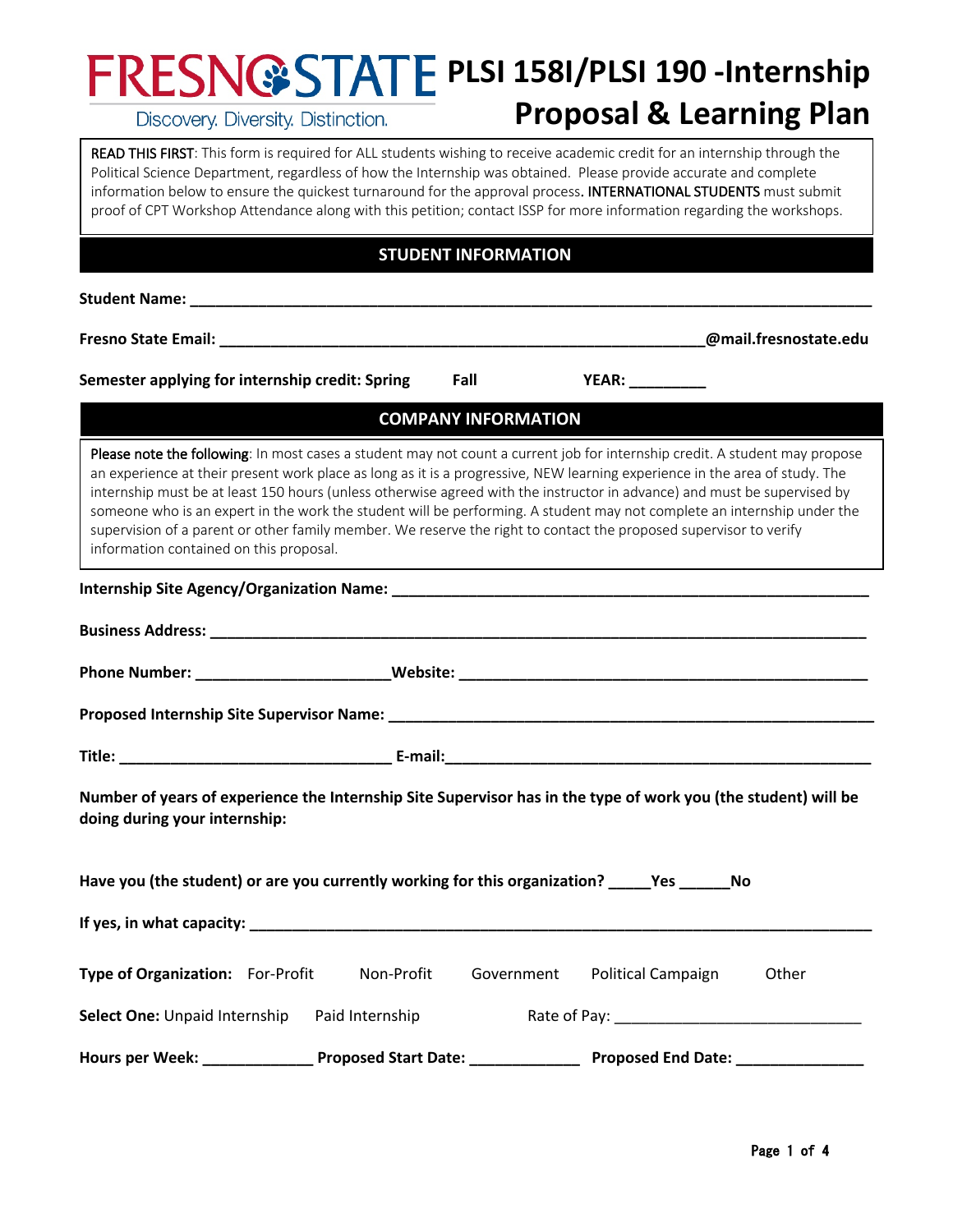### **PROPOSED INTERNSHIP POSITION INFORMATION**

**Proposed Internship Job Title: \_\_\_\_\_\_\_\_\_\_\_\_\_\_\_\_\_\_\_\_\_\_\_\_\_\_\_\_\_\_\_\_\_\_\_\_\_\_\_\_\_\_\_\_\_\_\_\_\_\_\_\_\_\_\_\_\_\_\_\_\_\_\_\_\_\_\_**

| This internship will be performed: Remotely<br>A combination of both<br>In-Person |  |
|-----------------------------------------------------------------------------------|--|
|-----------------------------------------------------------------------------------|--|

**Job Description/Proposed Internship Activities:**

PROPOSED LEARNING GOALS - Each academic intern is required to set learning goals in a collaborative process that allows the student and supervisor to mutually benefit from the internship experience. Please fill out the following questions regarding what you hope to learn and how the proposed internship experience will relate to your academic area of study.

**What do you hope to achieve by participating in this internship experience?**

**What specific knowledge do you hope to gain from this proposed internship?**

**What specific professional skills do you hope to gain from this proposed internship?**

**How will this internship relate to your academic major?**

#### **Additional Internship Course Learning Outcomes**

The internship will provide students with the opportunity to:

- Gain practical experience working in a professional environment in student's field of study
- Build and apply knowledge applicable to a career in Political Science and Public Policy
- Gain insight into politics and policymaking to assist in the career decision making process
- Understand and develop key skills employers seek in college graduates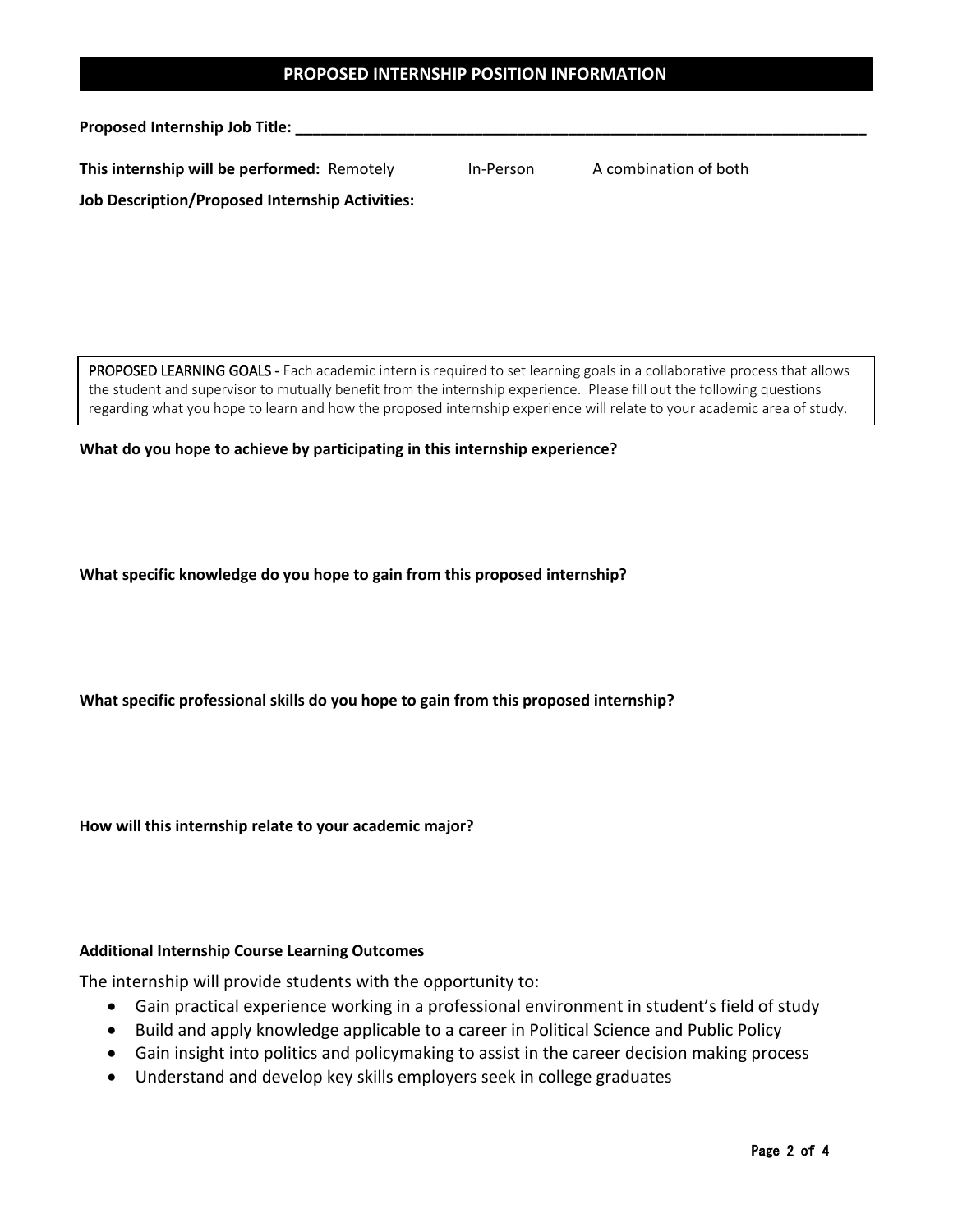# **STUDENT PARTICIPATION AGREEMENT**

- 1. I (Student) will devote \_\_\_\_\_\_ hours per week towards completion of the learning objectives listed in my learning plan for a total of \_\_\_\_\_\_\_\_\_**internship service hours (as agreed upon with course instructor)**, effective from \_\_\_\_\_\_\_\_\_\_\_\_\_ to completion. I agree to complete any paperwork and orientations required by my professor or site supervisor as part of this learning activity.
- 2. I understand and acknowledge that there are potential risks associated with this internship, some of which may arise from **(a)** my assigned tasks and responsibilities, **(b)** the location of the learning activity, **(c)** the physical characteristics of the Internship Site, **(d)** the amount and type of criminal activity or hazardous materials at or near the location of the Internship Site, **(e)** any travel associated with the Internship, **(f)** the time of day when I will be present at the Internship Site, **(g)** the criminal, mental and social backgrounds of the individuals I will be working with or serving, and **(h)** the amount of supervision I will receive. I further understand and acknowledge that my safety and well-being are primarily dependent upon my acting responsibly to protect myself from personal injury, bodily injury or property damage.
- 3. Acknowledging all of the above, I assume all related risks, both known or unknown to me, of my participation in this activity, including travel to, from and during the activity. I understand that I may stop participating at any time if I believe the risks become too great.
- 4. I understand that until a signed Experiential Learning Agreement is executed with my requested organization, I assume full responsibility and liability while interning at this site, which is detailed in the Release of Liability/Emergency Contact form that must be signed by all student internship participants. Once an Experiential Learning Agreement has been signed and executed, I will be covered by the University's General Liability Insurance program while enrolled in this internship course. If an Experiential Learning Agreement is not fully executed prior to the start of my internship, and I do not agree to fully accept liability, I will contact my faculty member about locating an alternate internship site.
- 5. While participating in this Internship, I will **(a)** exhibit professional, ethical and appropriate behavior; **(b)** abide by the Internship Site's rules and standards of conduct, including wearing any required personal protective equipment; **(c)** participate in all required training; **(d)** complete all assigned tasks and responsibilities in a timely and efficient manner; **(e)** request assistance if I am unsure how to respond to a difficult or uncomfortable situation; **(f)** be punctual and notify the Internship Site if I believe I will be late or absent; and **(g)** respect the privacy of the Internship Site's clients.
- 6. While participating in this Internship, I will not **(a)** report to the Internship Site under the influence of drugs or alcohol; **(b)** give or loan money or other personal belongings to a client; **(c)** make promises to a client I cannot keep; **(d)** give a client or representative a ride in my personal vehicle; **(e)** engage in behavior that might be perceived as harassment of a client or Internship Site representative; **(f)** engage in behavior that might be perceived as discriminating against an individual on the basis of their age, race, gender, sexual orientation, physical and/or developmental or intellectual capacity or ethnicity; **(g)** engage in any type of business with clients during the term of my placement; **(h)** disclose without permission the Internship Site's proprietary information, records or confidential information concerning its clients; or **(i)** enter into personal relationships with a client or Internship Site representative during the term of my placement. I understand that the Internship Site may dismiss me if I engage in any of these behaviors.
- 7. I agree to contact the University's Administrator of Environmental Health & Safety, Risk Management at (559) 278-6910 if I believe I have been discriminated against, harassed or injured while engaged in this Internship. Please call Campus Police after hours at 278-8400.
- 8. I understand and acknowledge that neither the University nor the Internship Site assumes any financial responsibility in the event I am injured or become ill as a result of my participating in this learning activity. I understand that I am personally responsible for paying any costs I may incur for the treatment of any such injury or illness. I acknowledge that the University recommends that I carry health insurance.